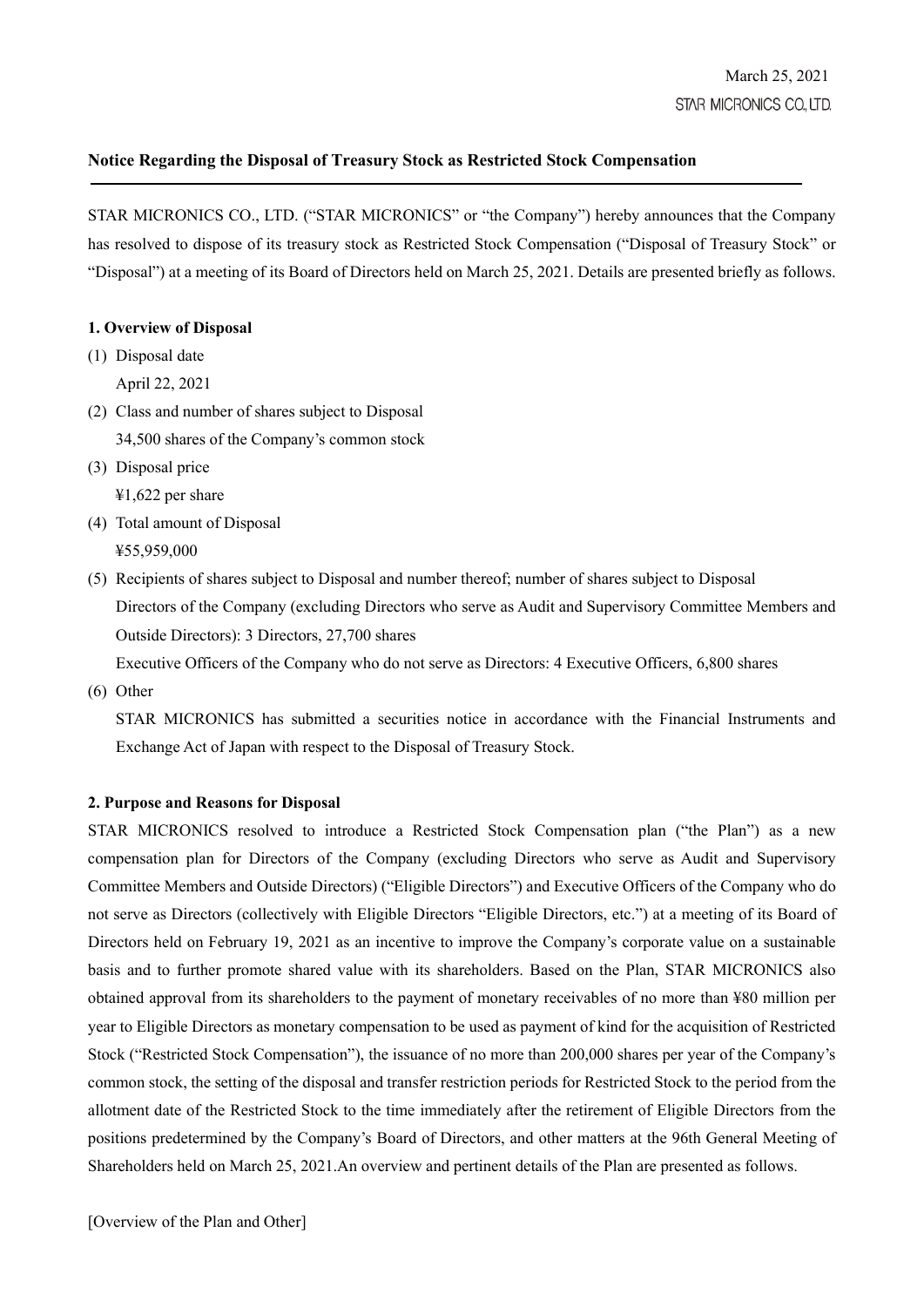The Eligible Directors, etc. will pay all of the monetary receivables granted by STAR MICRONICS under the Plan as payment of kind, and be subject to the issuance or disposition of the Company's common stock. The per share amount to be paid will be determined by the Board of Directors. To the extent that such amount will not be an amount that is particularly favorable to the Eligible Directors, etc. who subscribe to STAR MICRONICS' common stock, the per share amount to be paid will be based on the closing price of such common stock on the Tokyo Stock Exchange on the business day preceding the date of each resolution by the Board of Directors (if no transaction occurs on such date, the closing price will be based on the date of the most recent transaction preceding the date of each resolution by the Board of Directors).

In addition, upon the issuance or disposition of STAR MICRONICS' common stock, the Company and Eligible Directors, etc. will enter into a Restricted Stock allocation agreement under the Plan. The agreement provides for the following two conditions: 1) Eligible Directors, etc. are prohibited from transferring to a third party, using as collateral, or engaging in any other disposal of the Company's common stock allocated under the Restricted Stock allocation agreement for a fixed period, and 2) STAR MICRONICS may acquire the Company's common stock without consideration if certain events occur.

Taking into consideration the purpose of the Plan, the Company's business condition, scope of each Eligible Director's, etc. duties, and various other circumstances, STAR MICRONICS has decided to pay a total of ¥55,959,000 in monetary receivables ("Monetary Receivables") and to grant 34,500 shares of the Company's common stock in this instance in order to further increase the motivation of each Eligible Director, etc.

With respect to the Disposal of Treasury Stock, and in accordance with the Plan, the seven Eligible Directors, etc. to whom the stock is scheduled to be allotted will pay in all of the Monetary Receivables as payment in kind to the Company and receive the Company's common stock ("Allotted Stock") to be disposed of. Once again regarding the Disposal of Treasury Stock, an overview of the Restricted Stock allocation agreement ("Allocation Agreement") entered into by STAR MICRONICS and Eligible Directors, etc. is presented in "3" as follows.

#### **3. Overview of the Allocation Agreement**

(1) Transfer restriction period

From April 22, 2021 ("Disposal Date") to the time immediately after the retirement of Directors and Executive Officers from their respective positions.

(2) Conditions for lifting transfer restrictions

The transfer restrictions on all Allotted Stock shall be lifted upon the expiration of the transfer restriction period provided that the Eligible Directors, etc. continuously hold the position of Company Director or Executive Officer of the Company who does not serve as a Director from the date of commencement of the execution of duties until immediately before the conclusion of the first General Meeting of Shareholders thereafter (if the Allottee is an Executive Officer of the Company who does not serve as a Director, from the starting date of the fiscal year that includes the Disposal Date until the end of the current fiscal year) ("Service Period").

(3) Procedures in the event Eligible Directors, etc. resign or retire due to the expiration of their term of office, death, or other justifiable reason during the Service Period

1) Timing of the lifting of transfer restrictions

In the event that an Eligible Director, etc. resigns or retires due to the expiration of his or her term of office as a Company Director or Executive Officer of the Company who does not serve as a Director or any other justifiable reason including death, transfer restrictions will be lifted immediately after resignation or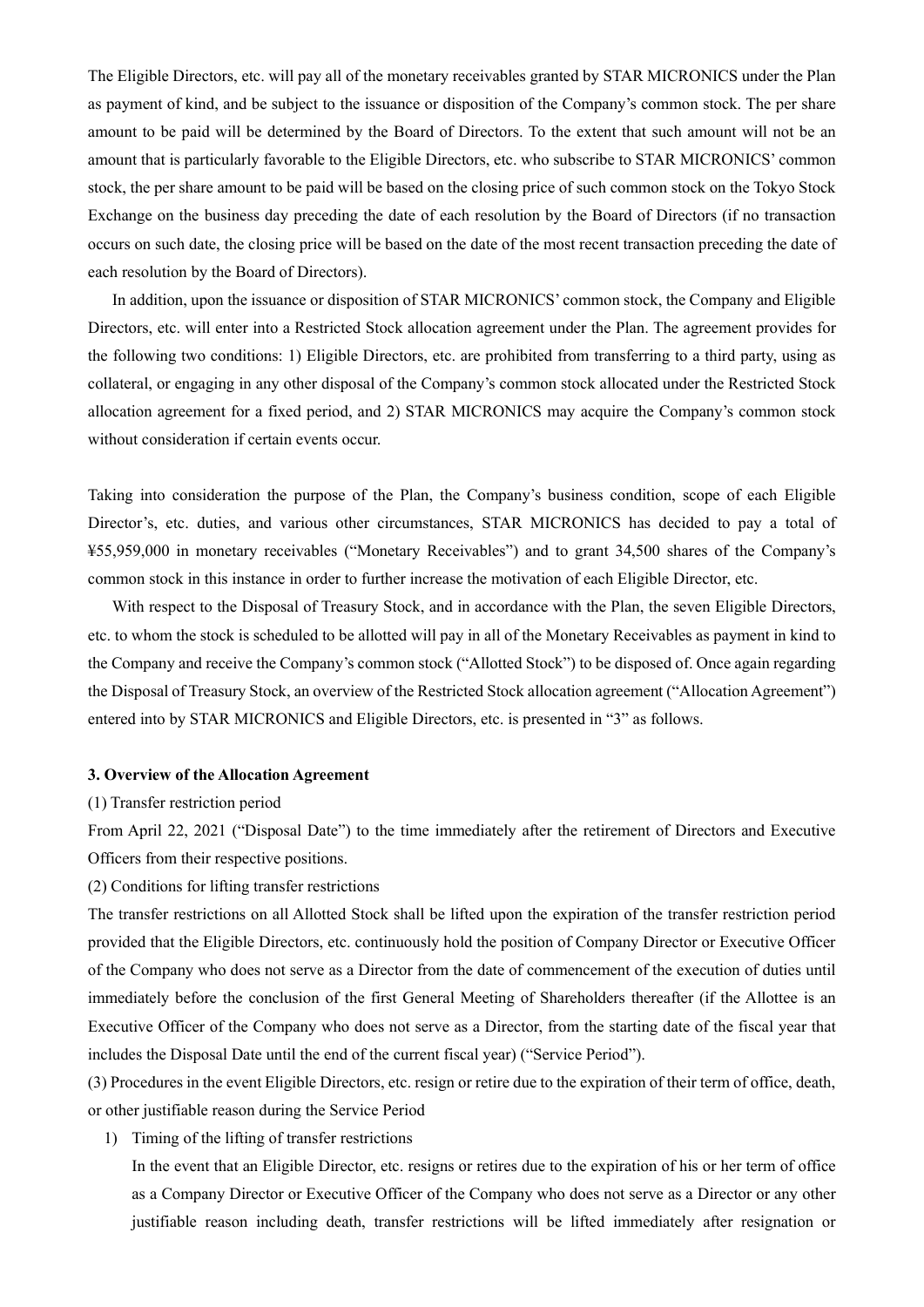retirement.

2) Number of shares subject to the lifting of transfer restrictions

The number of shares subject to the lifting of transfer restrictions shall be obtained by multiplying the number of Allotted Stock held by Eligible Directors, etc. at the time of resignation or retirement set forth in 1) by one-twelfth of the number of months from the month following the month including the starting date of the Service Period (if the Allottee is an Executive Officer of the Company who does not serve as a Director, from the month including the starting date of the Service Period) until the month including the date of resignation or retirement of the relevant Eligible Director, etc. (in the event the number exceeds one then it shall be deemed as one) (however, fractions less than one unit of shares shall be discarded).

(4) Acquisition without compensation by the Company

STAR MICRONICS will automatically acquire all of the Allotted Stock without compensation in the event that Eligible Directors, etc. engage in any action that contravenes laws and regulations or any other grounds set forth under the Allocation Agreement during the transfer restriction period. In addition, STAR MICRONICS will automatically acquire without compensation the Allotted Stock for which the restriction on transfer has not been lifted upon the expiration of transfer restriction period or the lifting of transfer restrictions set forth in (3) above. (5) Administration of shares

During the transfer restriction period, Allotted Stock will be managed in a designated account opened by the Eligible Directors, etc. with Nomura Securities Co., Ltd., to ensure that they cannot be assigned, offered as security, or otherwise disposed of during said period. STAR MICRONICS has entered into an agreement with Nomura Securities Co., Ltd. in connection with the management of accounts for the Allotted Stock held by Eligible Directors, etc., in order to ensure the effectiveness of transfer restrictions etc. on such Allotted Stock. In addition, Eligible Directors, etc. shall consent to the particulars of the management of such accounts.

(6) Procedures in the event of organizational restructuring, etc.

In the event the Company's General Meeting of Shareholders (however, in the event of an organizational restructuring or the like that does not require approval of the Company's General Meeting of Shareholders, the Company's Board of Directors) approves a merger agreement under which STAR MICRONICS is the company that is absorbed, an exchange of equity agreement or share transfer plan under which the Company becomes a whollyowned subsidiary, or other organizational restructuring and the like during the transfer restriction period, then by resolution of the Board of Directors, transfer restrictions will be lifted, as of a time immediately prior to the business day preceding the date such organizational restructuring or the like takes effect, for a number of shares obtained by multiplying the number of Allotted Stock held by Eligible Directors, etc. at the time of such approval by one-twelfth of the number of months from the month following the month including the starting date of the Service Period (if the Allottee is an Executive Officer of the Company who does not serve as a Director, from the month including the starting date of the Service Period) until the month including the date of such approval (in the event the number exceeds one then it shall be deemed as one) (however, fractions less than one unit of shares shall be discarded). In addition, at a point in time immediately after the lifting of transfer restrictions, STAR MICRONICS will automatically acquire without compensation all of the Allotted Stock for which the restriction on transfer has not been lifted.

#### 4. Basis for Calculating the Amount to be Paid In for the Allotted Stock and Other Specific Details

The Disposal of Treasury Stock to Eligible Directors, etc. to whom the stock is scheduled to be allotted will be carried out by using the monetary receivables delivered as Restricted Stock Compensation for the Company's 97th